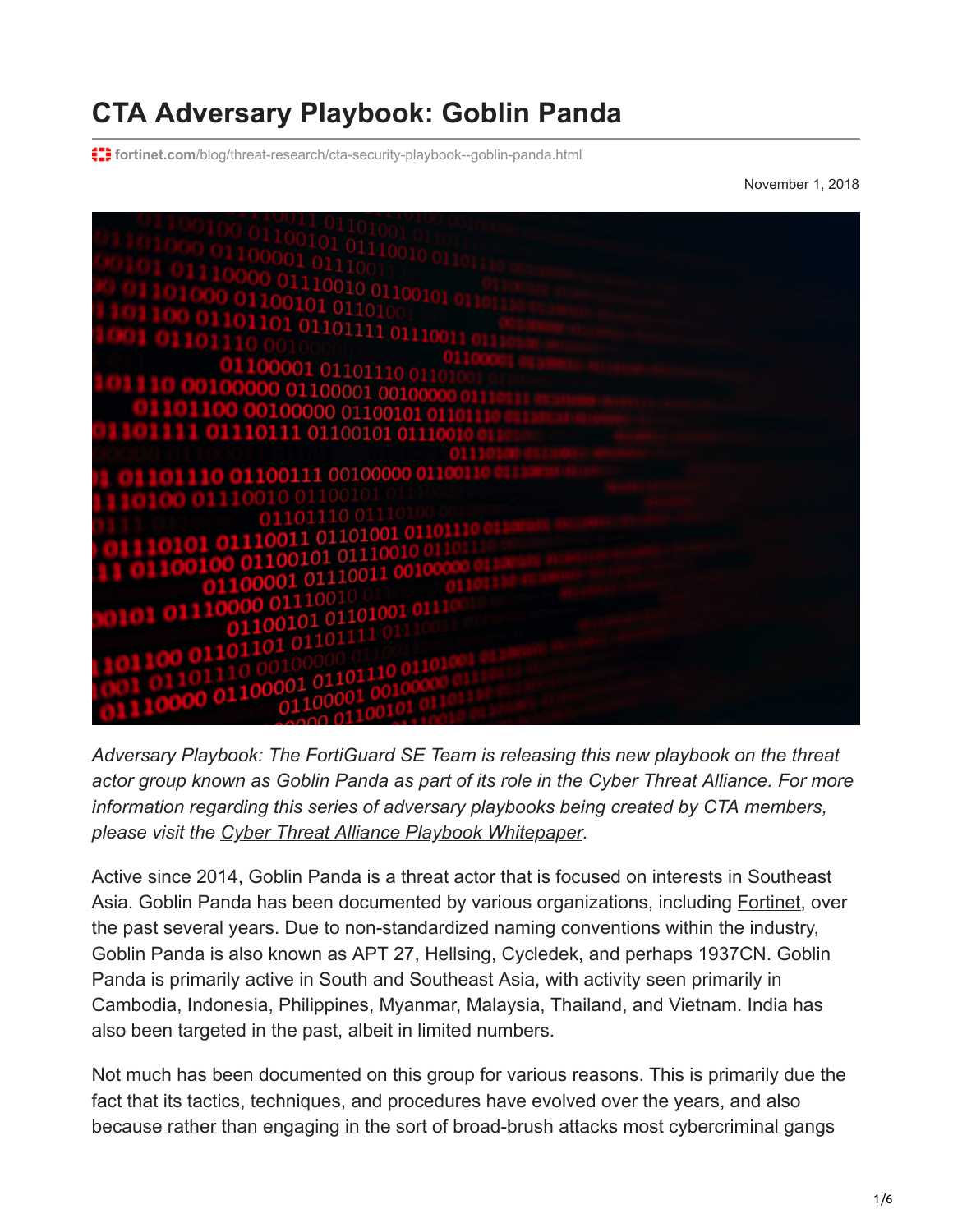engage in, their targets and campaigns have been quite specific in nature. We hope that the information contained within our playbook is informative for responders who encounter one of their attacks, or for anyone interested in Goblin Panda.

## **Overview**

Favorite methodologies of Goblin Panda include the use of remote access Trojans, including the infamous PlugX/Korplug, NewCore, and Sisfader RAT tools. Distribution of infected samples are often used by attackers such as Goblin Panda through weaponized Microsoft Office documents containing malicious macros, or by exploiting known vulnerabilities—most recently CVE-2012-0158 and CVE-2017-11882. Even though CVE-2012-0158 is over five years old, attackers are quite aware that many organizations, especially up and coming organizations in developing areas of the world, do not follow a regular patching schedule for various reasons, such as lack of resources or awareness, and therefore remain vulnerable to know exploits for long periods of time.

## **Methodology**

Observed instances of Goblin Panda activity have generally started with a spearphishing attacks via a maliciously crafted Microsoft Office document. When the document is opened by the victim, various files are dropped into different locations of the victim's PC. Dropped files include legitimate software vendor files, an encrypted binary blog containing the payload, and DLL files containing the decryptor and loader for the payload.

During the installation of the malware, a DLL hijacking technique to evade traditional antivirus detections is used whereby a variety of legitimate DLL files from different vendors are hijacked using a Trojanized version of a malicious DLL file. Once the malicious DLL file is side loaded, it then downloads the Trojan downloader, which in turn sets a run key in the registry for persistence. Typically, a legitimate program requires libraries to properly execute. DLL sideloading/hijacking attacks makes the legitimate program think it is loading the correct DLL, when in reality it is loading the malicious DLL instead. Finally, it also checks to determine if it is running in a VM environment.

Once it is finished with those tasks, it then sends various parameters to a C2 server, including:

- · OS version
- · Processor speed
- · Number of processors
- · Physical memory size
- Computer name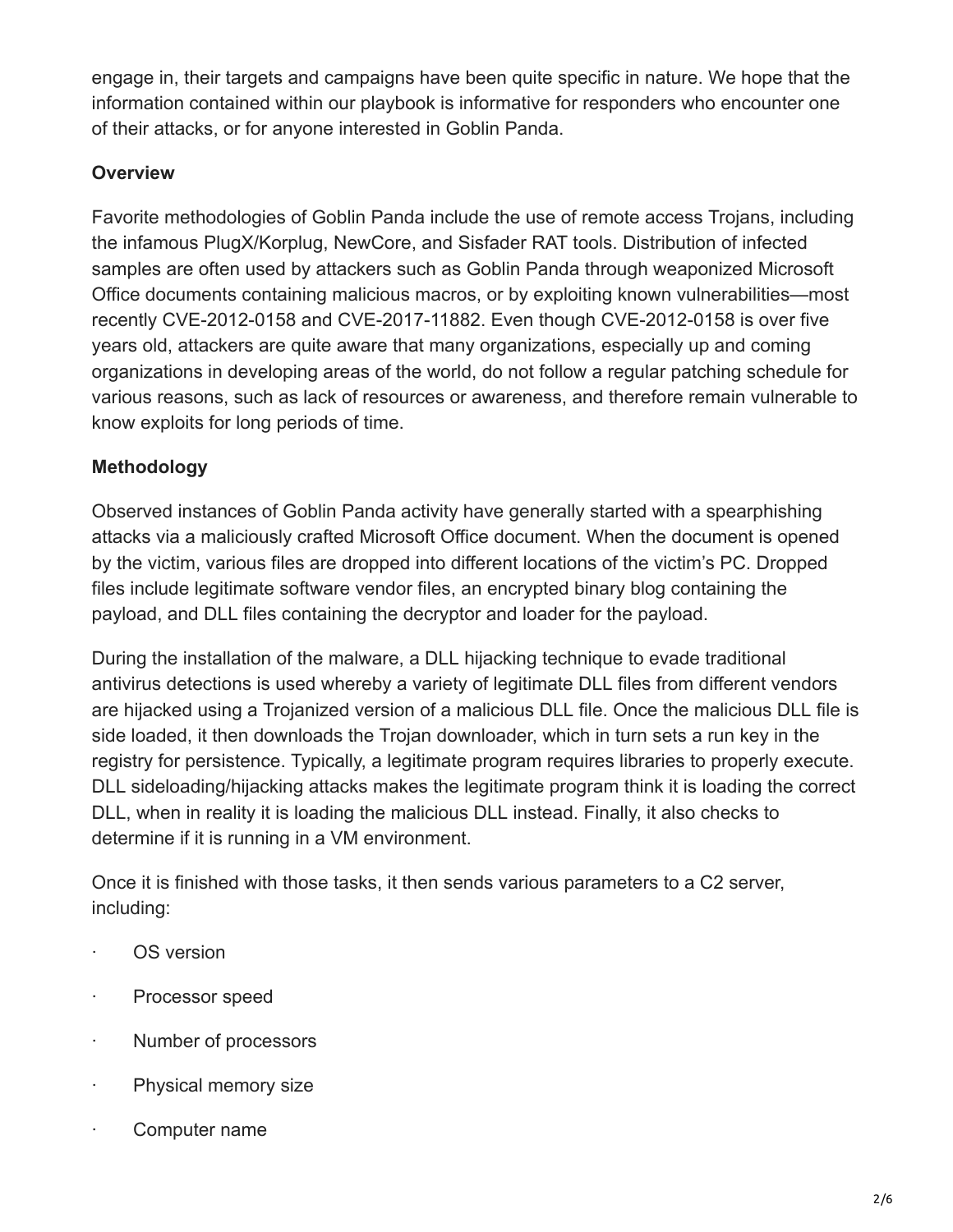- · User name
- · User privilege
- · Computer IP address
- · Volume serial number

When all of those parameters are deemed ok, it then downloads a payload. In most recent cases, that payload has been the NewCore RAT (Korplug/Plugx and Sisfader were seen in prior campaigns). The NewCore RAT is a malicious DLL file. However, executing the DLL without using the downloader will not work as the C&C server string is not embedded within the DLL file. Based on the strings found in its body, this malware may have been derived from the PcClient and PcCortr backdoors whose source codes are publicly available, especially on Chinese language coding forums.

NewCore RAT has the following attributes:

- · Copy files
- · Delete files
- · Execute files
- · Search files
- · Download files
- · Upload files
- · Retrieve disk list
- · Retrieve directory list
- · Retrieve file information
- · Retrieve disk information
- · Rename files
- · Screen monitoring
- · Start command shell
- Shutdown/Reboot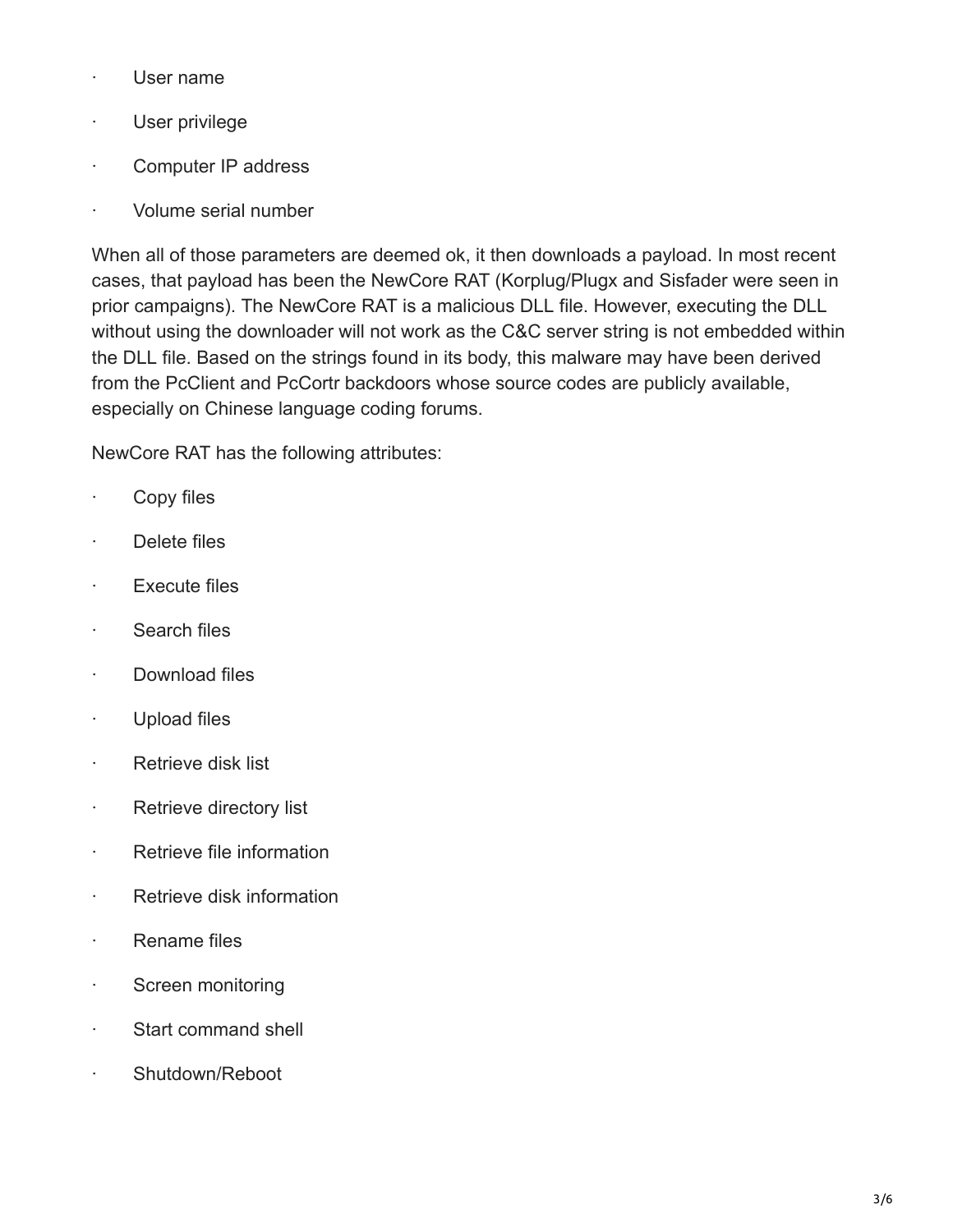We have also encountered several new NewCore RAT samples that may have been used by the Goblin Panda threat actors. However, due to time constraints we were unable to analyze them further to see if there is an absolute connection to the threat actor group. The following IOCs have been provided for information purposes. Please see the Indictors of Compromise section below for further details, along with our [playbook viewer,](https://www.fortiguard.com/playbook_viewer) which contains the tactics and techniques defined by the Mitre ATT&CK knowledge base.

[For a detailed technical overview, read our previous blog:](https://www.fortinet.com/blog/threat-research/rehashed-rat-used-in-apt-campaign-against-vietnamese-organizations.html) *Rehashed RAT Used in APT Campaign Against Vietnamese Organizations*

## **Indicators of Compromise**

*All samples (IOCs) have been provided in good faith. These samples had not been analyzed at the time of publication due to time restrictions. As a result, there are no guarantees made about the samples below with respect to Goblin Panda or any attributions to any threat actor.*

(NewCoreRat Samples)

9d4ffae7a398a3aef1cef30da784ded0764c50099d3891291f4688aec35fe48 1d8ad2bf967aff93c713a729d5e9447700a236bde1af616bbe6f51e21bdad8c5 3720c608b82dc52f2f6099bd0d6b30701c8689f5ae6e8249f7a04964b2970ec4 59462ce5c9fccf55efade4784d9ef995905260df1c649894c5500702f46ea4f4 8930c8ca404ffbfe969c0d8efd6d2fce352e584a78bf11fb80ed3a0d35c06eeb 8a14b3a3d9da0ea72e40c48ac6fd29bf1c3427917d8ceeb0b81ff7aa1924f68b a8efd9835cdd2cff2cdca61039f4d62990d4109f794e25d84250a0738d5f25de af1d44b272cb2650f525879e772817f5bb4bf823c36a6e1f5c842f2fcc749930 af5301411e507dc142e671fc9a42f2fe32959add3a81fce2742dbf90536eebbd cb5e090a867e76214897efcb55a7d8908a36e874229c508ad97c0ebc437d79d8 de42dcc2f9094efbd37d65821992865eab1ef9b66e83c76f3fc8c1a800b54350 f910c0b18b5af4359e7354475add9f622aa92f945739a1c3b3bfc3704a037561 fce7a763c05711bc0ba110ed23651c0f18aceddae5ada6e8042a2664a35d18ec e5a170755ab090e944d1d24faef67ae1f80bac847f2a501937c9f03b888615c8 a270058cef51b49905d7ceb3df7b8b5bb7b60ebfb5099d8b177dc19a2064145c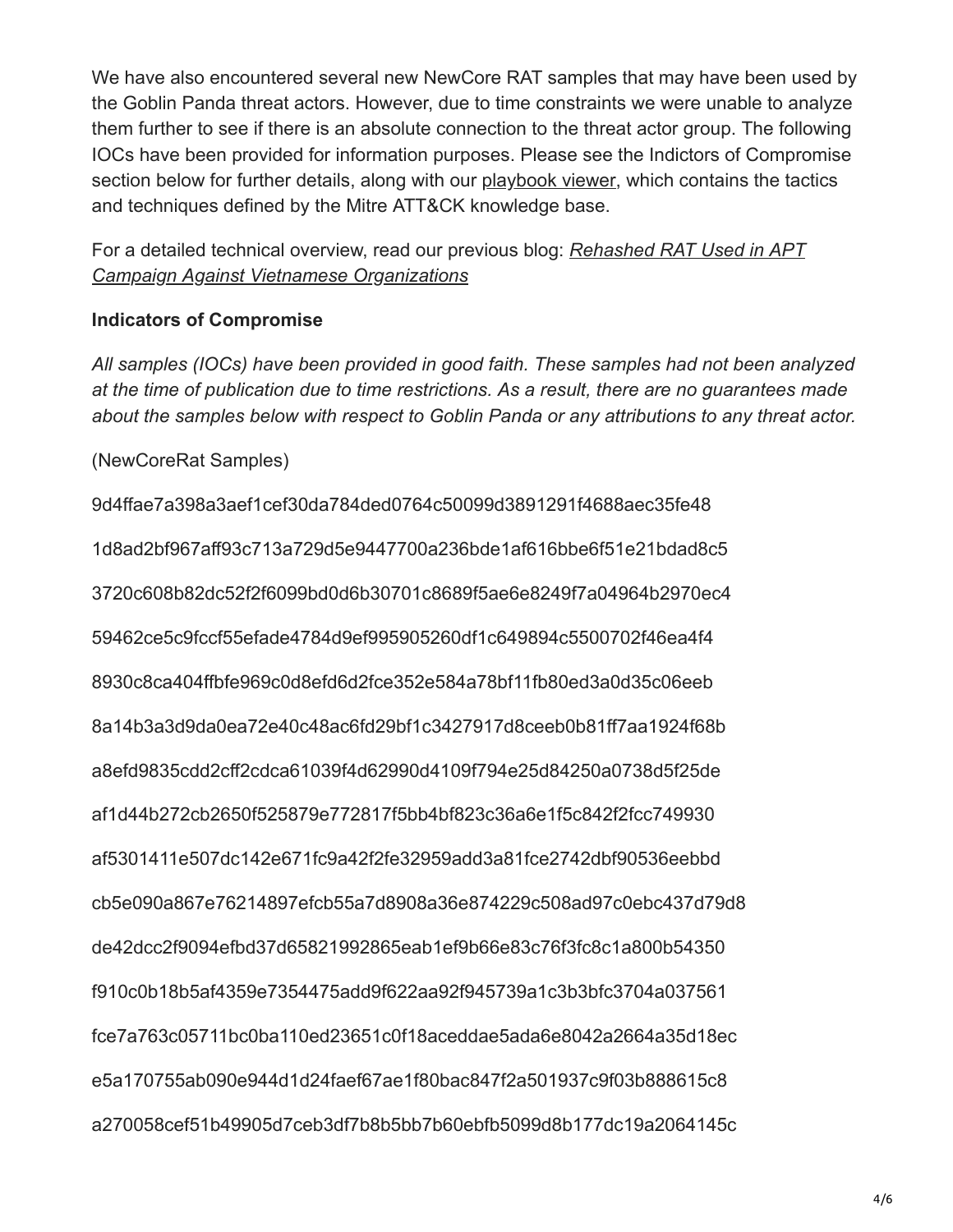c9fb110ec68fd7fde1b72c5d92be5f6f03559d11a5d863e2179ebecc8fce2aee 5cef63d737153624211a6c408ef6b9ae008837f54f0ba44cbaefa57d8fde34f8 c8f19e0f7bbb63919df67f93d3c334e9564bf3aea910951d9ba644ae30783439 79ede3b7133d9edef0c14a6c8914113f7cfe2e45f76d216efbf1fc731f46e561 32946f137deb4d2abb7c71c021984e0d5364b6ee80560e09de133d8c11a5cf72 c299841e17b621db7a386c24f426a0a74912758b19ecfc368fabc8fb4742ab9c c1b9d0639d416232995d5eef2515c9d9be0f694e67b1136d7c5d37ca2af2dacd 471c075d5e3c9cb009fa6ef1f8ec9c0ecf61251b4dab6eea161abec6935272bf 5e488198c47befc49a08fec6f19c3c7d8e0e955589465d4e83ba87b46b3d80df 22b0f774379c0e28211ffb53722d8cd5727da8e02aada3507be81d888864770f b88cd263828b9856c1cee7eeecdd6da22eb9c892cbbd38c5bdab284f2a007582 79ede3b7133d9edef0c14a6c8914113f7cfe2e45f76d216efbf1fc731f46e561 8023c060d49479466b6595c72f07d89a6e598b8bde6805cdffcc52d1169d0304 e7def95e889704343557431aa30914faafeb5318bb2f0f6e7a00c6b319a5edd7 c9b96665e6962ccb47fb9963c3db6b0d9aebaedf717c42ac6ba321d7981dd69e 78ce3dcbe9b828b9be0c1a74757eb8f32052db171cde2f2e2fe897a8096f1140 8485d9ecfa94f3cd316057c97e13629973b7e110bdee288087f98338b67d8b48 dacb62e6a86a4ecd4f8f5e1685de018258b36372bad5d58bc9745725e2d04f8f 195ffc2123b3e601f36698584c032c6e429d4d20ea9bcc66ee7f8e4918c9106e 1185b1b983908f39d6885329e83f6349683716f9d056f56a22a86d8014cf0aac 471a980082a9fd1dfc66d068a4658df3b8e9552edac55e14622bd59e3093fd8d d28ce94db53318bf951adf3a60af74ca6924291274f5474ae7bd77cbbeef581a 2b73a808c9a9b12f807c2282e30858acdcb6251e040c97c37037e78af1e99b3b bceaf0be831e0a633ec204c70800a6827e0a9871167e812a6331b09c70c81a12 db4085acc3de63994186425d11c354879527ddd448a9f2cf5f830855d2c8257b